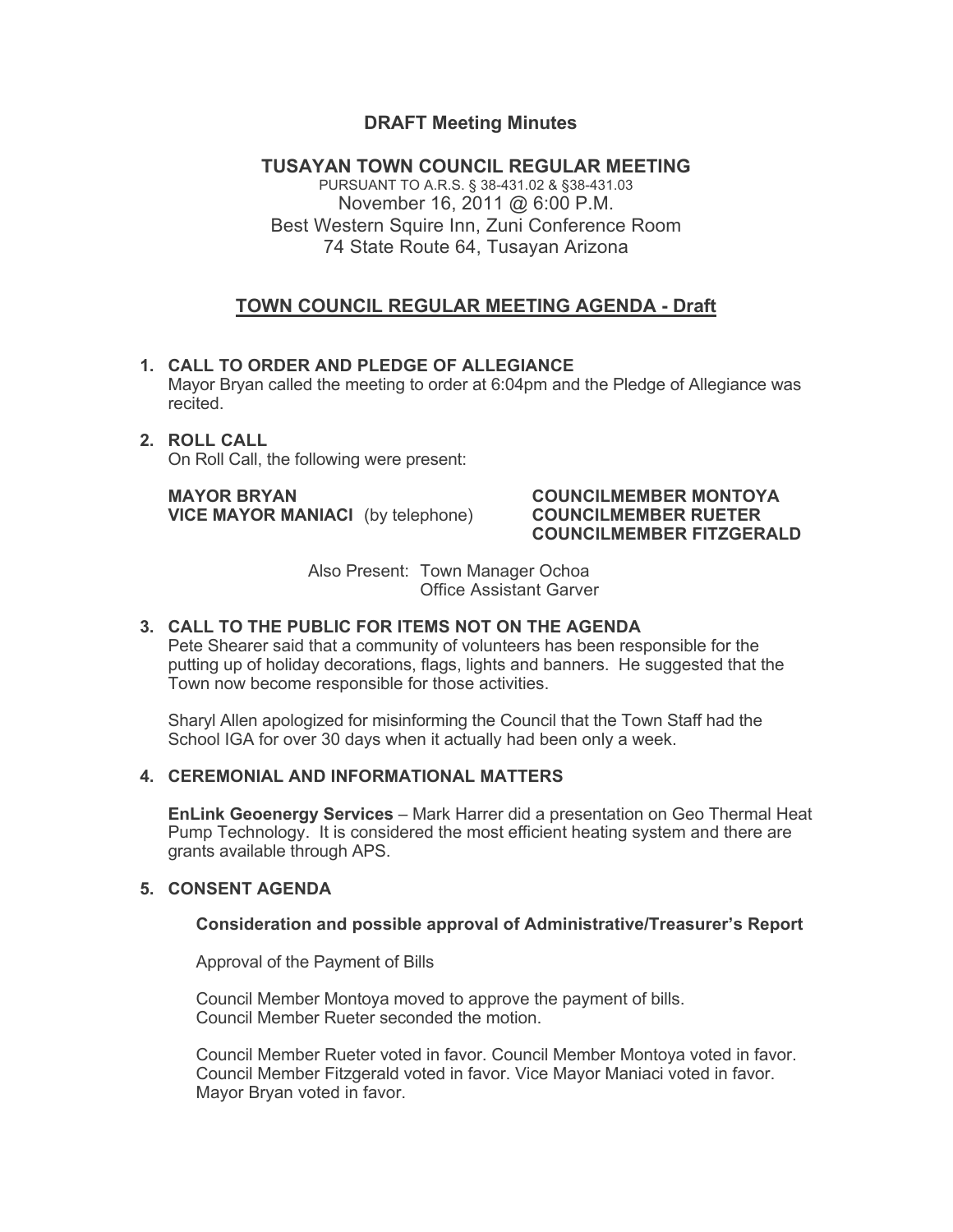#### **6. COMMITTEE REPORTS**

No committee reports were given.

#### **7. ACTION ITEMS**

#### **Discussion, consideration and possible approval of expenditure of funds to purchase holiday decorations for the new light poles.**

Clay Anne Cook had collected bids and strongly suggested the bid from Downtown Decorations be accepted as their product had more bulbs. The bids included snowflakes for each of the poles down main street and shooting

stars for the roundabouts which can be used during the  $4<sup>th</sup>$  of July. The Chamber is willing to store, put up and take down the decorations if the Town would purchase. Concern about insurance liability was brought up about if the Town or Chamber would be held liable if volunteers were injured during putting up or taking down.

Council Member Rueter moved to approve the expenditure of funds up to \$17,000 to purchase the holiday decorations for the new lights and to give the Town Manager direction to work out an agreement with the Chamber of Commerce.

Council Member Montoya seconded the motion.

Council Member Montoya voted in favor. Council Member Rueter voted in favor. Council Member Fitzgerald voted in favor. Vice Mayor Maniaci voted in favor. Mayor Bryan voted in favor. Motion passed.

# **Discussion, consideration and possible approval of expenditure of funds for the installation of holiday decorations on new light poles.**

No action taken.

**Discussion, consideration and possible approval of IGA(s) and/or MOU(s) with the Grand Canyon School District for park facilities, services, usage and management.** 

An IGA is still being processed between the Town and School District's attorneys. Due to the weather, additional bid costs, and the new design, the construction of the park will be delayed until spring. The Council would like to have an IGA in place despite the delay.

#### **Discussion, consideration and possible approval of continuing to hold a traditional ballot box or changing to a mail-in vote elections.**

Clarinda Vail stated that the Town would only save up to \$500 and was concerned that every possible option should be given to the Town's constituents to participate in the democratic process.

Sharyl Allen requested that if the Council chose to mail in vote elections only, that the school note be the drop off place.

No action taken.

#### **Discussion, consideration and possible approval of expenditure of funds to purchase ABC covering for Town Hall Office Modular parking area and surrounding property.**

FANN Construction gave the lowest bid for ABC covering needed for the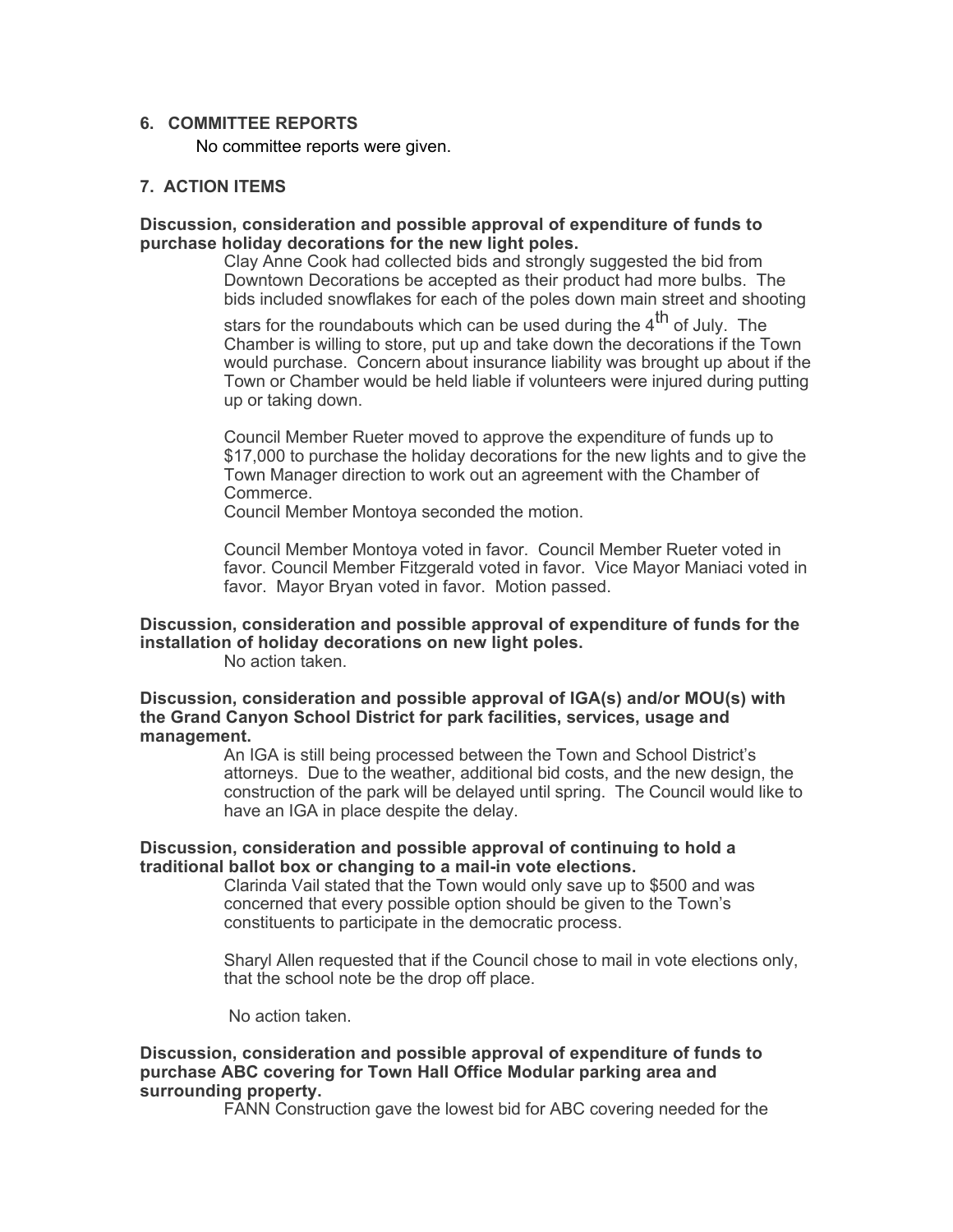Town Hall pad site.

Council Member Montoya moved to authorize the Town Manager to sign the agreement with Fann Construction and to expand the cost up to \$3000. Council Member Rueter seconded the motion.

Council Member Montoya voted in favor. Council Member Rueter voted in favor. Council Member Fitzgerald voted in favor. Vice Mayor Maniaci voted in favor. Mayor Bryan voted in favor. Motion passed.

# **8. DISCUSSION ITEMS**

#### **ADOT Highway 64 Project Update**

FANN Construction is finishing up the cement work and they anticipate to be done somewhere between the end of the week to two weeks.

#### **Snow Removal RFQ Update**

Robb Construction has been contacted and will provide a quote. An ad will be placed in the paper for additional bids and part of their response would state how quickly the job will be done. The Town is only responsible for the sidewalks.

#### **Modular Office Update**

The site is ready and prepared for the modular to be relocated. Council Member Rueter spoke to the Contractors and will have a delivery date.

#### **MOU(s) for Judicial Facilities and Services with Coconino County**

Judge Sutton and Town Attorney Sims have been working with the County and the MOU(s) are still in being finalized with a possible agreement being

available by Dec 7<sup>th</sup>.

# **CUP Files Transfer Update**

The County has not responded as of yet.

#### **P&Z Ordinance Update**

Mr. Turner has finished the work and it is ready for the Council to review. Copies of the original with mark outs and the finished product will be sent to the Council Members via electronic or paper per their preference.

#### **Audit Update**

Town Manager Ochoa stated that the Financial Consultant has some information to finalize and that he had created a report listing all the action items with expenditures attached.

#### **Hearing Officer Ads**

The Town Manager and Richard Turner have come up with an ad and it will be put on the website and in the newspaper.

#### **Council Retreat Update**

The Town Manager will give additional information at the Dec  $7<sup>th</sup>$  meeting.

# **9. TOWN MANAGER'S AND STAFF REPORTS**

#### **Community and Civic Activities**

Town Manager Ochoa mentioned that he had attended a meeting with the Redistricting Committee and the National League of Cities conference.

#### **Sheriff's Report –** no report made

#### **10. SET AGENDA AND ACTION ITEMS FOR NEXT MEETING**